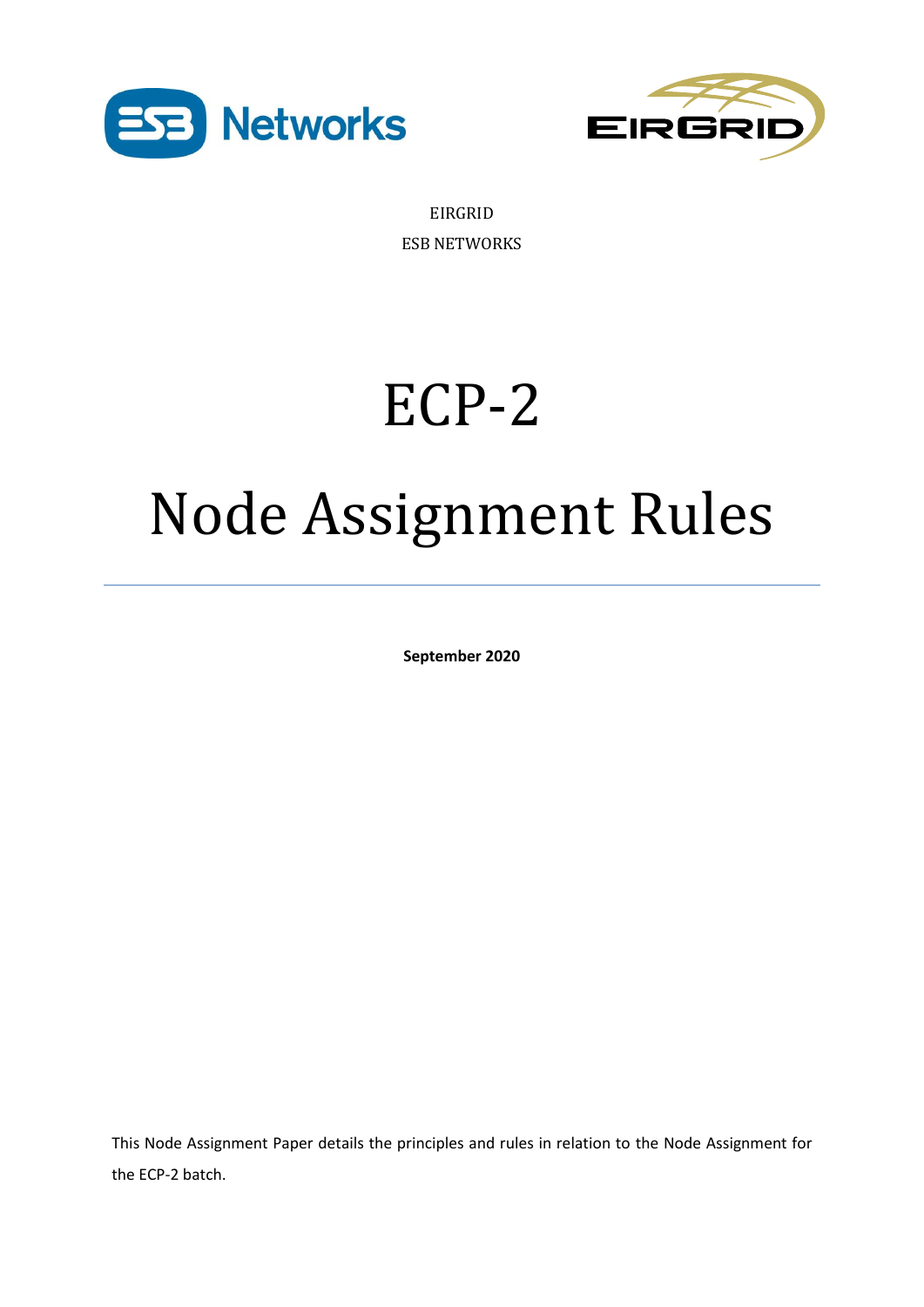



## **Contents**

| ILLUSTRATIVE EXAMPLE 3 - DISTRIBUTION CONNECTION (SUBGROUPING) 11 |  |
|-------------------------------------------------------------------|--|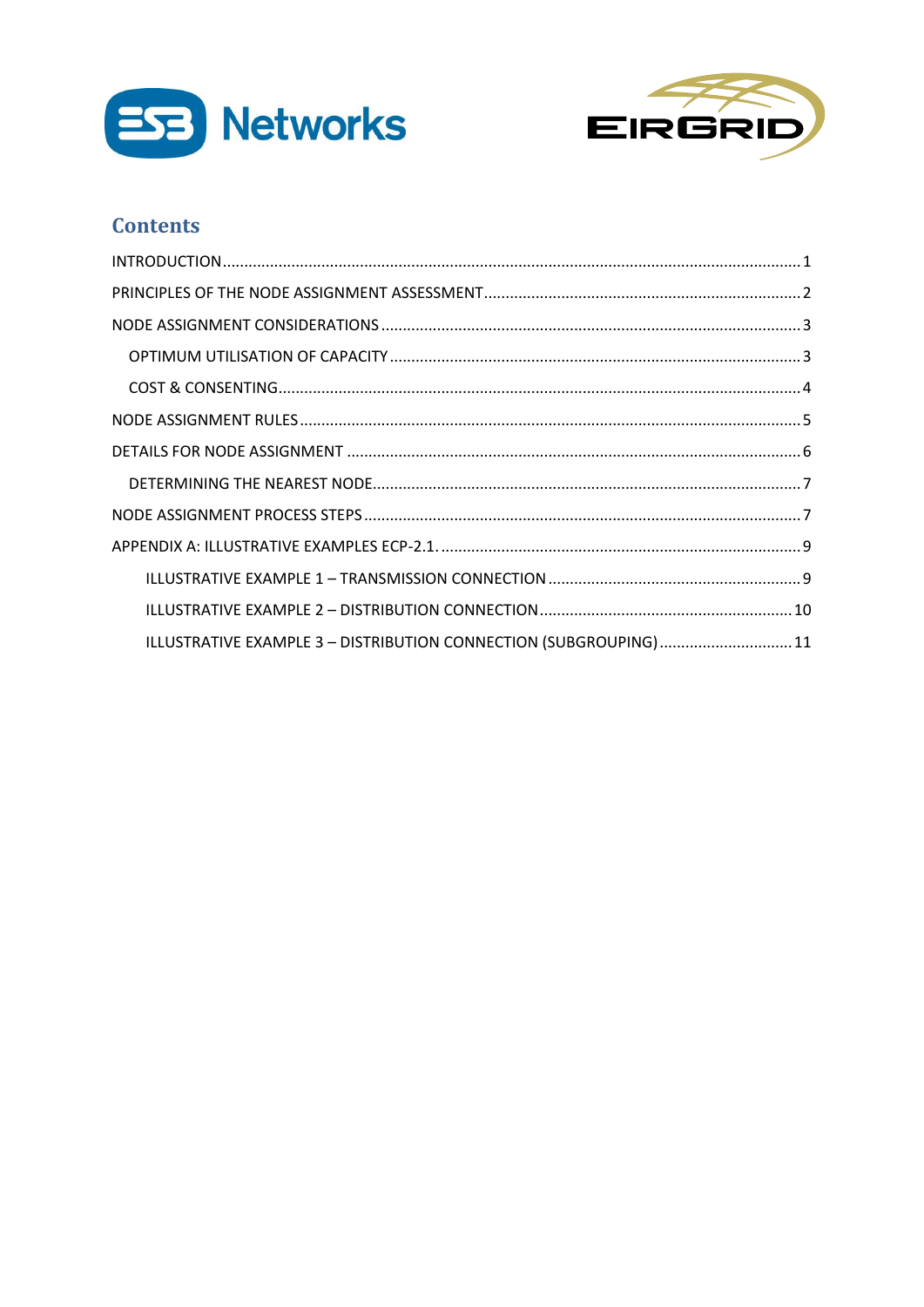



#### <span id="page-2-0"></span>**INTRODUCTION**

1

This document describes the node assignment rules for ECP-2 and the principles which informed the establishment of these rules. The Node Assignment Rules has been devised by the System Operators (SOs), EirGrid as Transmission System Operator (TSO) and ESB Networks as Distribution System Operator (DSO). The rules aim to establish an efficient screening process for allocating ECP-2 applications to the appropriate nodes at which the generation can connect to the Irish electricity grid. Customers can express a preference for their preferred grid connection method in their application. The exact connection method for each of the generators will be determined following detailed technical studies.

Each ECP-2 applicant will be allocated to a transmission substation (400/220/110 kV) in accordance with the outlined Node Assignment rules presented in this document. These substations may be existing, new, planned or contracted<sup>1</sup> nodes. When applicable, the application will also be associated with an existing, new, planned or contracted distribution substation (38/20/10 kV). Where these rules indicate a connection to the distribution system, normal feeding arrangements at transmission level at the time of the analysis will be assumed.

 $1$  Contracted substation refers to a planned substation that will be built due to a previous application where a signed connection agreement exists.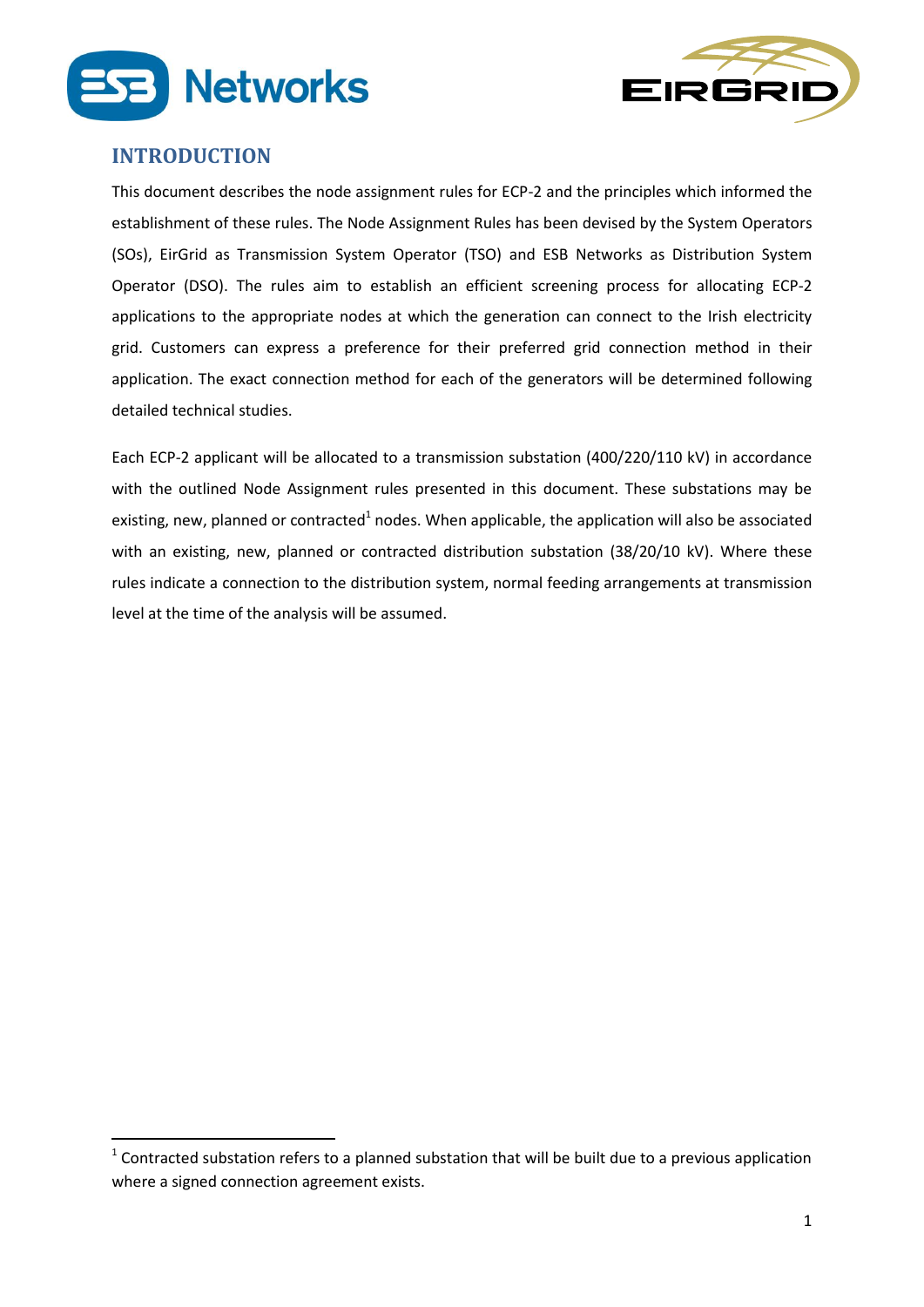



## <span id="page-3-0"></span>**PRINCIPLES OF THE NODE ASSIGNMENT ASSESSMENT**

There are a number of factors that need to be considered when processing new applications for connections onto the Irish electricity grid. These factors need to be considered for either a single application or, when applicable, a cluster of applications based on their geographically location and interaction to each other.

There are a number of general principles that the SOs take into consideration when processing requests for new connections onto the Irish electricity grid. The following general principles are applied when designing connection methods and determining the initial node assignments for new applications<sup>2</sup>:

- Determine the Overall Least Cost connection method (including shallow and deep reinforcements – where applicable)
- Prudent Planning and Optimised Development of the Distribution and Transmission Network
- Strategic and Optimum usage of existing system assets
- Alignment of new connections with the overall long term System Development Strategy
- Deliverability of new connections

**.** 

The main purpose of the outlined principles is to ensure that the system is planned in an optimal manner and to ensure maximum utilisation of system assets. This should avoid sterilisation for future connections or system reinforcements and ensure opportunities are retained for expandability and redevelopment of the system.

Considering the significant challenges associated with consenting and delivering grid infrastructure and facilitating network outages to connect the new infrastructure, there is an onus on EirGrid and ESB Networks to ensure existing infrastructure is developed in an optimised and strategic manner and with a sufficient degree of future proofing.

<sup>&</sup>lt;sup>2</sup> Transmission System Security and Planning Standards (TSSPS): [http://www.eirgridgroup.com/site](http://www.eirgridgroup.com/site-files/library/EirGrid/EirGrid-Transmission-System-Security-and-Planning-Standards-TSSPS-Final-May-2016-APPROVED.pdf)[files/library/EirGrid/EirGrid-Transmission-System-Security-and-Planning-Standards-TSSPS-Final-May-2016-](http://www.eirgridgroup.com/site-files/library/EirGrid/EirGrid-Transmission-System-Security-and-Planning-Standards-TSSPS-Final-May-2016-APPROVED.pdf) [APPROVED.pdf](http://www.eirgridgroup.com/site-files/library/EirGrid/EirGrid-Transmission-System-Security-and-Planning-Standards-TSSPS-Final-May-2016-APPROVED.pdf)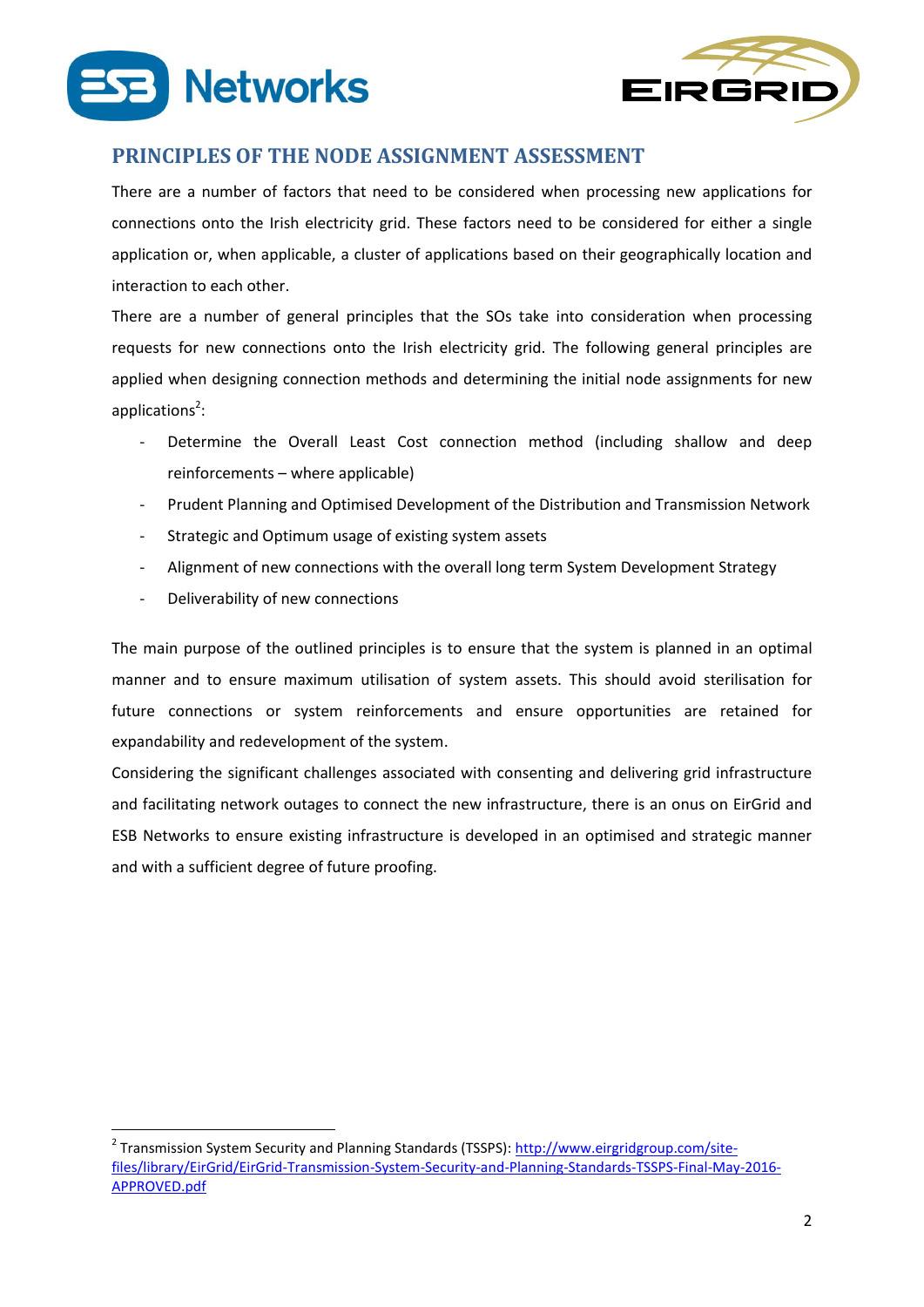



<span id="page-4-0"></span>Considering the above principles, the Node Assignment Rules (NAR) were developed to take the following key considerations into account:

## <span id="page-4-1"></span>**OPTIMUM UTILISATION OF CAPACITY**

This section is created to ensure that each new connection makes optimum usage of the connection equipment and that the MW size of the new application will optimally match the sized equipment for the new connection. For example, based on the standard transmission conductor for new connections, a 110 kV bay in a new transmission station has an upper capability limit of around 170 MW. Connecting a 5 MW generator to a new transmission bay would therefore be suboptimum utilisation of that bay. In this scenario, the ideal connection method is to connect the new 5 MW generator to the distribution system by establishing a new 110/MV<sup>3</sup> distribution transformer. This will allow for other existing or future generators to share the transmission and distribution assets.

As the largest 110/MV distribution transformer size is 63 MVA, the SO's consider that it is reasonable to expect that approximately 60 MW of generation could be connected to each 110 kV bay that has been allocated to a distribution transformer.

The largest distribution conductors used are  $630$ mm<sup>2</sup> CU XLPE and 1000 Al XLPE underground cables and are able to carry approximately 50 MW.

Considering these equipment ratings, the SO's would consider the following general scenarios as optimum utilisations of system assets:

- Multiple distribution connected generators with a combined capacity of 60 MW are connected to the transmission system via one 110/MV 63 MVA transformer.
- An individual distribution connected generator of less than 50 MW is connected to the transmission system via one 110/MV 63 MVA transformer; this creates opportunities for future generation or demand connections to share that transformer connection.
- An individual transmission connected generator equal or greater than 50 MW is connected to a dedicated 110 kV bay.

The following are specific examples of connections where optimum utilisations of system assets were ensured:

**<sup>.</sup>**  $3$  MV here represents a medium voltage level as used by the DSO (10 kV, 20 kV or 38 kV)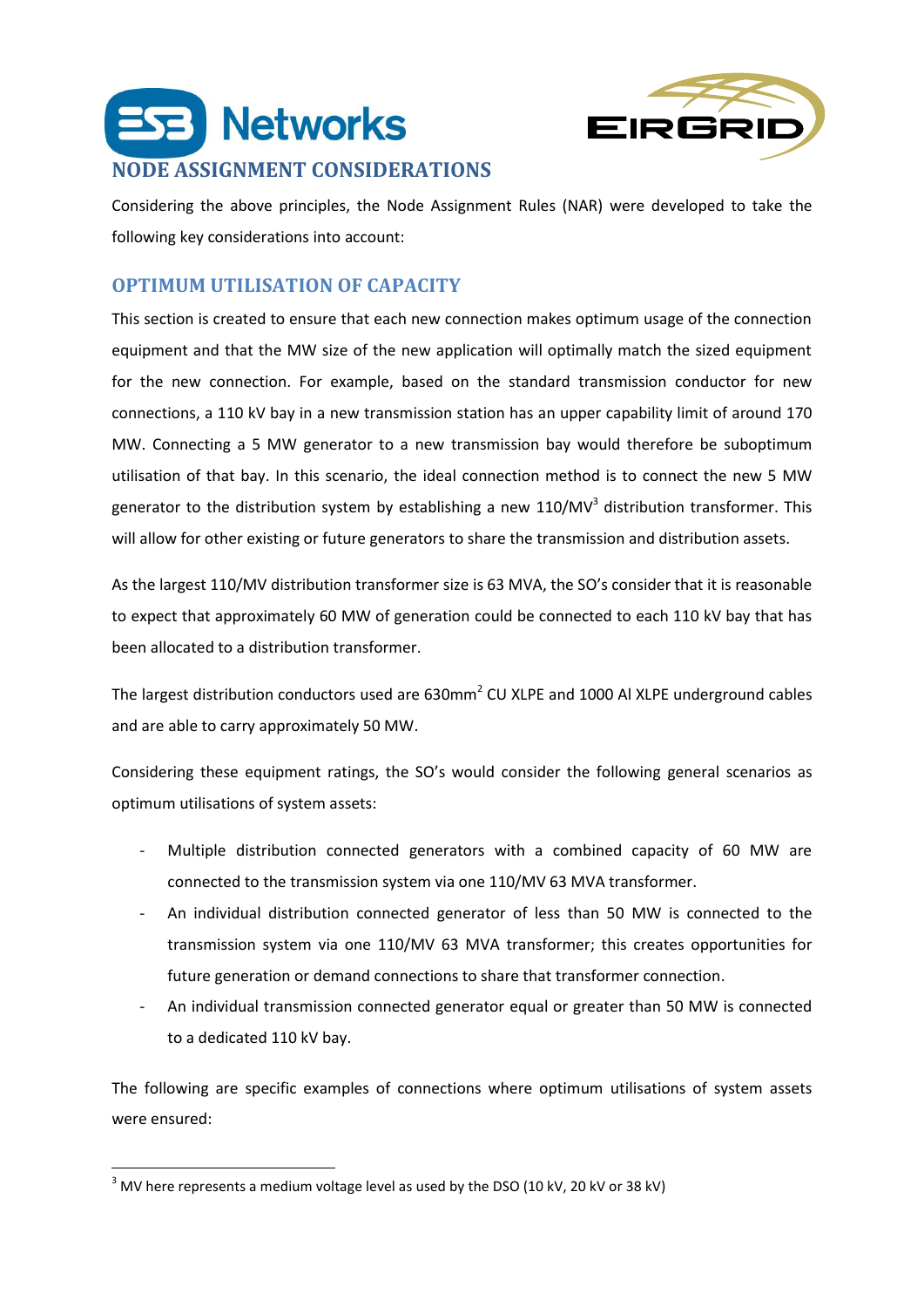



- Booltiagh 110 kV station has multiple DSO wind farms totalling 108 MW connected via two 63 MVA 110/38 kV DSO transformers.
- Cauteen 110 kV station has an individual wind farm of 52 MW connecting to the distribution system.

For the purposes of the node assignment only, extensions will be defined as those projects which have the same coordinates and are owned by the same legal entity as an existing development. Where the extension can be accommodated on the line or cable which feeds the existing development, then the transmission node will be assigned on the basis of the present normal feeding arrangements. Where the extension cannot be accommodated on that overhead line or underground cable then the node assignment rules will apply.

#### <span id="page-5-0"></span>**COST & CONSENTING**

**.** 

The cost of distribution equipment is lower than for transmission equipment. For example, the cost of a 110 kV 1000 Al cable is €650,000/km<sup>4</sup> compared to a 38 kV 630 Al XLPE cable cost of €253,210/km<sup>5</sup> .

The opportunity costs of distribution and transmission system development must also be taken into consideration when identifying the connecting node and what type of connection will be applied, i.e. distribution or transmission. For example, utilising the last remaining spare bay at a transmission substation will come to a greater opportunity cost as there will be sterilisation of substation assets. Further connections into this substation would therefore require a busbar extension. Conversely, connecting multiple generators through shared assets will ensure maximum utilisation of substations and have less impact on the opportunity cost by reducing the need for future station development.

Consenting challenges are also considered. If a substation is not utilised in an optimum manner and as a result needs to be expanded there is no guarantee that it will be possible to get the consents required for these developments. Consenting challenges are also considered in the general context of the connection method. Generally, distribution equipment could be considered as less challenging from a consenting perspective owing to the relatively smaller equipment sizes at the lower voltage levels.

<sup>&</sup>lt;sup>4</sup> Cost from the Transmission Standard Development Costs – TSDC Rev. 6 16<sup>th</sup> November 2015 [\(Link\)](https://buzz.grid.ie/sites/GridDevelopment/PMO/Standard%20Costs%20Workspace/TSDC%20and%20TMUC%20-%20LATEST%20VERSIONS/TSDC%20Uncontrolled%20Copy%202014%20Rev%206.pdf)

<sup>&</sup>lt;sup>5</sup> Cost from the Standard Prices for Generator Connections 2020 [\(Link\)](https://www.cru.ie/wp-content/uploads/2018/10/CRU18227b-Standard-Prices-for-Generator-Connections-Submission-Paper-to-CRU.pdf)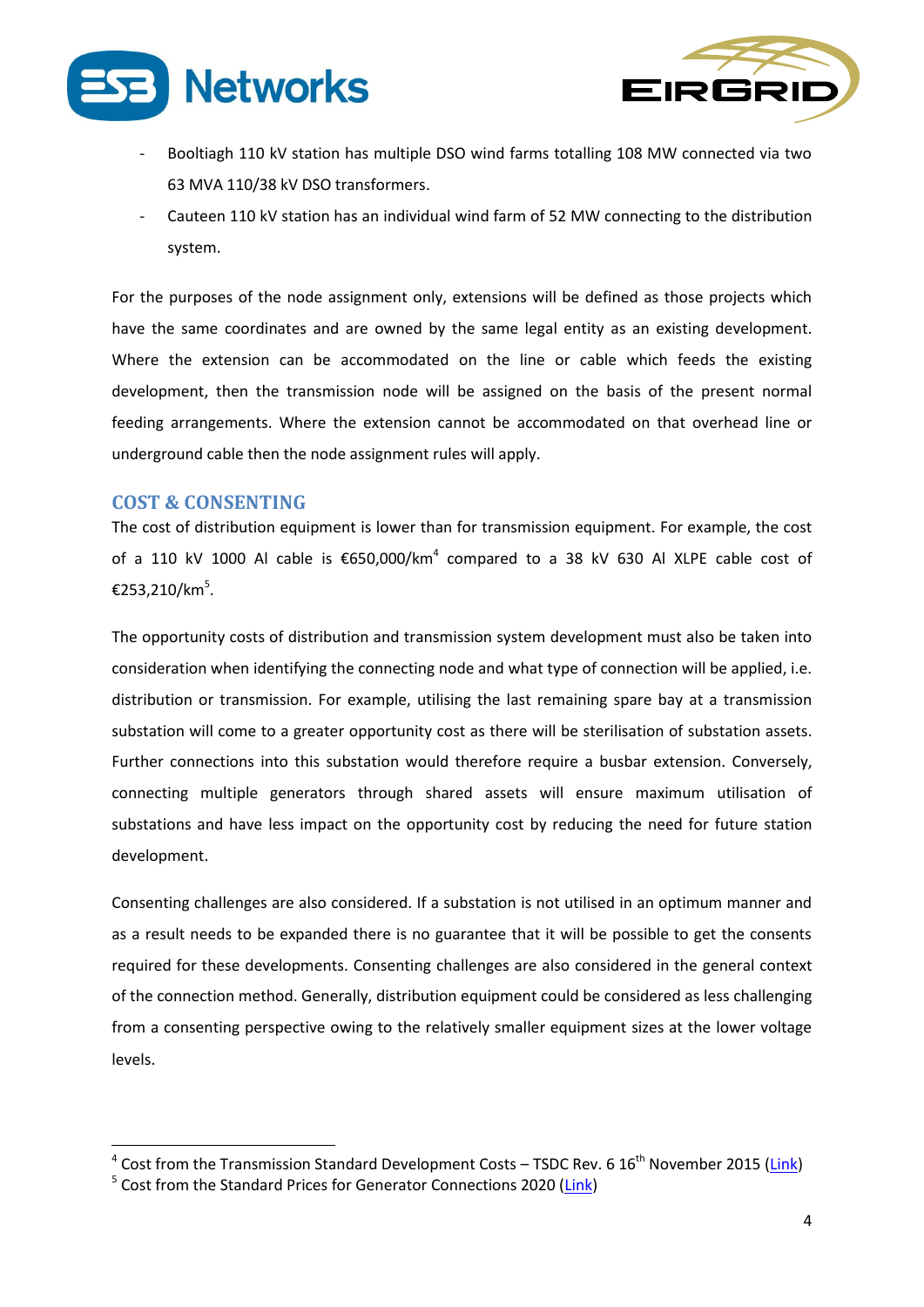



## <span id="page-6-0"></span>**NODE ASSIGNMENT RULES**

In the context of the principles and considerations outlined above, the following Node Assignment Rules are defined:

The Node Assignment Rules will first determine the assigned voltage level for each applicant or group of applicants based on Maximum Export Capacity (MEC) of the application(s):

- Single applicants of less than 50 MW will be assumed to connect to the distribution network at 10 kV, 20 kV or 38 kV. (The specific voltage level will be determined based on the MEC and the available capacity).
- Single applicants equal or greater than 50 MW will be assumed to require a 110 kV (or higher depending on the MEC).
- A group of applicants with a combined MEC of equal or less than 60 MW (based on the maximum DSO transformer size of 63MVA with a power factor of 0.95) will be assumed to connect to the distribution network at 10 kV, 20 kV or 38 kV. (The specific voltage level will be determined based on the size of the applications and the available capacity).

#### **Table 1. Summary of Ruleset for Assigning Voltage Levels for ECP-2.**

| <b>Application Capacity [MW]</b>    | <b>Rule - Assumed Connection Voltage</b> |
|-------------------------------------|------------------------------------------|
| $\geq$ 50MW individual MEC          | 110 kV (or higher depending on MEC)      |
| $\leq$ 60MW combined MECs           | 10 kV, 20 kV or 38 kV                    |
| $\geq$ 40MW & < 50MW individual MEC | 110 kV or 38 kV (case-by-case)           |
| < 40MW individual MEC               | 10 kV, 20 kV or 38 kV                    |

**Table 2. Summary of guidance for Node Assignment at Distribution level for ECP-2.**

| <b>Application Capacity [MW]</b> | <b>Assumed Connection Node</b> |
|----------------------------------|--------------------------------|
| $\leq 10$ MW & < 40MW            | Nearest 110 kV node            |
| $\leq$ 5MW & < 10MW              | Nearest 38 kV or 110 kV node   |
| $\leq$ 5MW                       | Nearest MV busbar              |

The Node Assignment Rules will then consider and determine based on the geographical location for each ECP-2 application: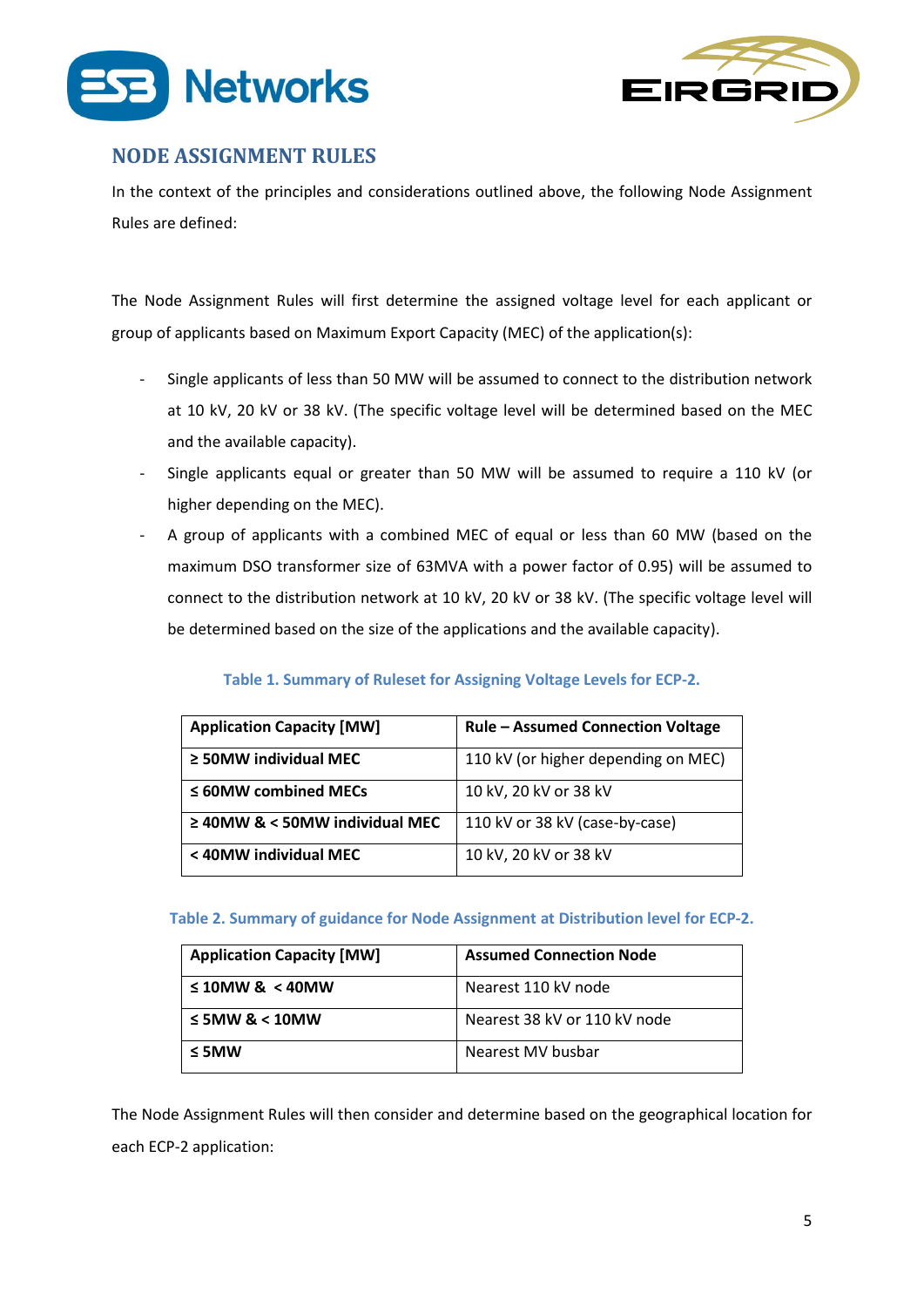



- The nearest transmission node or declare a new node and when applicable, nearest distribution node.
- Assumed connection methods for each application or a cluster of applications (subgrouping).
- Generators with the same nearest transmission node can be included together in a subgroup for the purposes of the node assignment. Each generator is then to be further divided up into specific subgroups, if any, based on their level of interaction and geographic location. These subgroups may be changed during the connection method options stage of the ECP-2 process.

The above Node Assignment Rules will be applied in the initial screening assessments for ECP-2 applications. During the offer process a more detailed assessment of the system will be completed and the final connection methods will be defined.

## <span id="page-7-0"></span>**DETAILS FOR NODE ASSIGNMENT**

For transmission applications:

- A single application with a total MEC equal to or larger than 40 MW, will first be assessed by the TSO for a connection at transmission level. This will be reviewed in conjunction with the Node Assignment's principles and considerations.
- For all applications less than 50 MW, the TSO reserves the right to consider and propose connection methods at the distribution level. If these connections are acceptable to the DSO then the application will be transferred to the DSO.
- If an applicant of less than 50 MW has a specific request for a transmission connection, this will be considered on a case-by-case basis. As a rule, this will not be facilitated for generators less than 30 MW or in scenarios where a relevant substation has less than three available spare bays.

For distribution applications:

- A single application with a total MEC less than 40 MW, will first be assessed by the DSO for a connection at distribution level.
- Where a group of applications in a given geographical area exists with a total MEC equal to or less than 60 MW (based on the maximum DSO transformer size of 63 MVA with a power factor of 0.95), will first be assessed by the DSO for a connection at distribution level.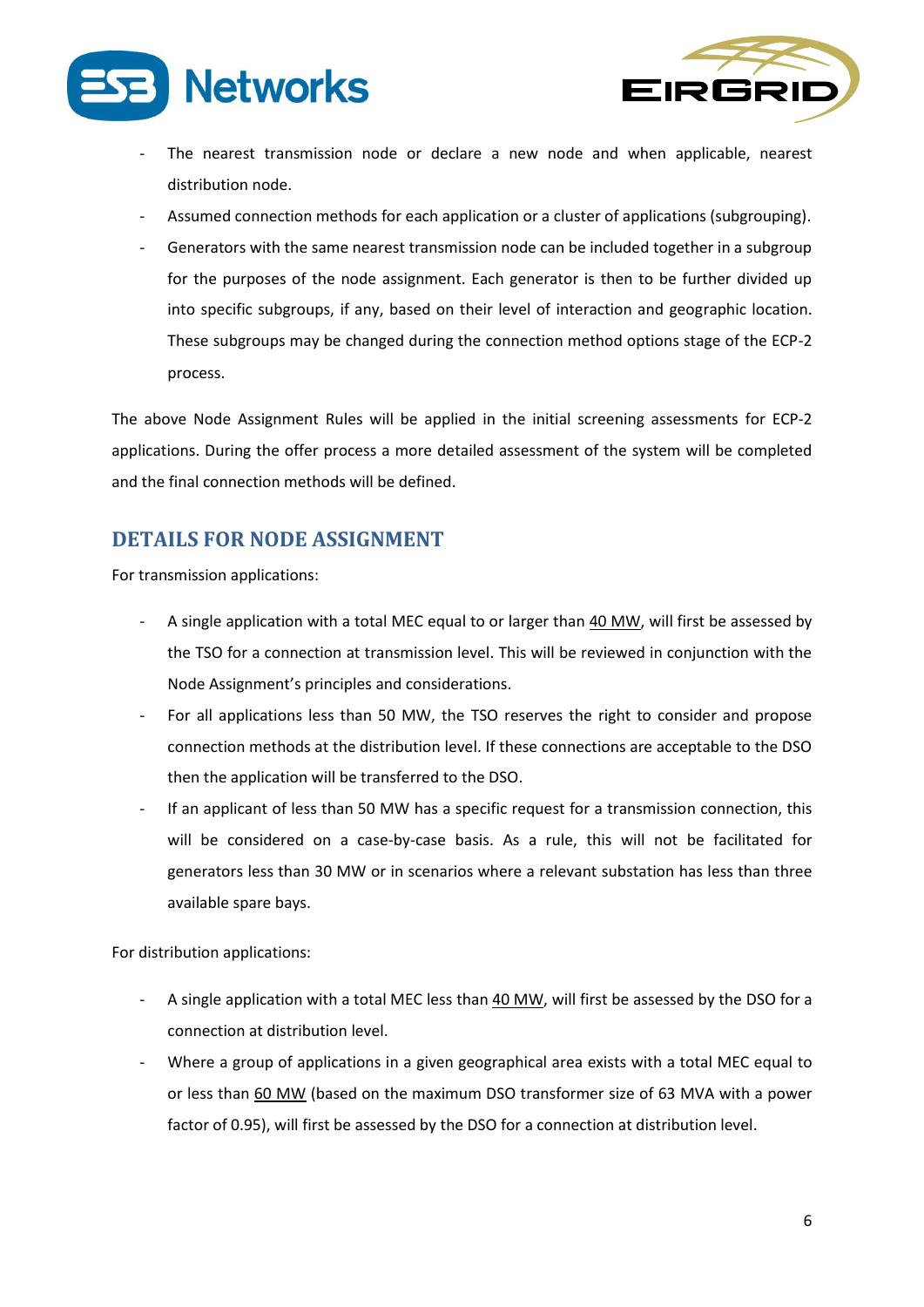



If an application cannot be accommodated at distribution level, based on the justification by the DSO, a transmission connection will be considered.

#### <span id="page-8-0"></span>**DETERMINING THE NEAREST NODE**

For the purposes of these rules the nearest node is defined as the shortest distance over land, as computed between the co-ordinates of the connection point on the existing system or new node and the co-ordinates supplied on the Application. Overland in this instance is defined as a straight line route with no water crossings of greater than 150 m (i.e. not across obvious obstacles e.g. river estuaries, large lakes etc.). In the event that water bodies greater than 150 m are encountered then the straightest route that circumnavigates the water body or – in the case of a waterway – arrives at a point where a crossing of less than 150 m can be made, will be deemed to the shortest distance to that node<sup>6</sup>.

### <span id="page-8-1"></span>**NODE ASSIGNMENT PROCESS STEPS**

**.** 

- 1. The first step assesses and outlines if an application is assigned to be a distribution or transmission connection. This screening assessment will decide at which voltage level the applicant is likely to connect into.
- 2. The second step allocates the nearest transmission node and when applicable, the closest distribution node based on a high-level assessment of connection method options. The technical study phase may result in some applications being allocated to a different transmission and/or distribution node than initially decided. Any customer preferences can also be considered at this point. In circumstances where there is no obvious existing connection node, the SOs may declare a new node (for example a new node could be looped into existing circuits in the area).
- 3. The third step considers subgrouping. This refers to grouping applications at one existing or new node depending on level of interaction and geographical location.

 $^6$  A width of 200 m has been assumed as this represents the typical span length of a 110 kV or 38 kV overhead line. Therefore a greater than distance is likely to be unachievable without special design considerations and the costs associated i.e. use of cable. In the case of transmission this generally necessitates a cable connection all the way to the nearest one of the substations the circuit is linking between. Such a connection is highly unlikely to be LCTA.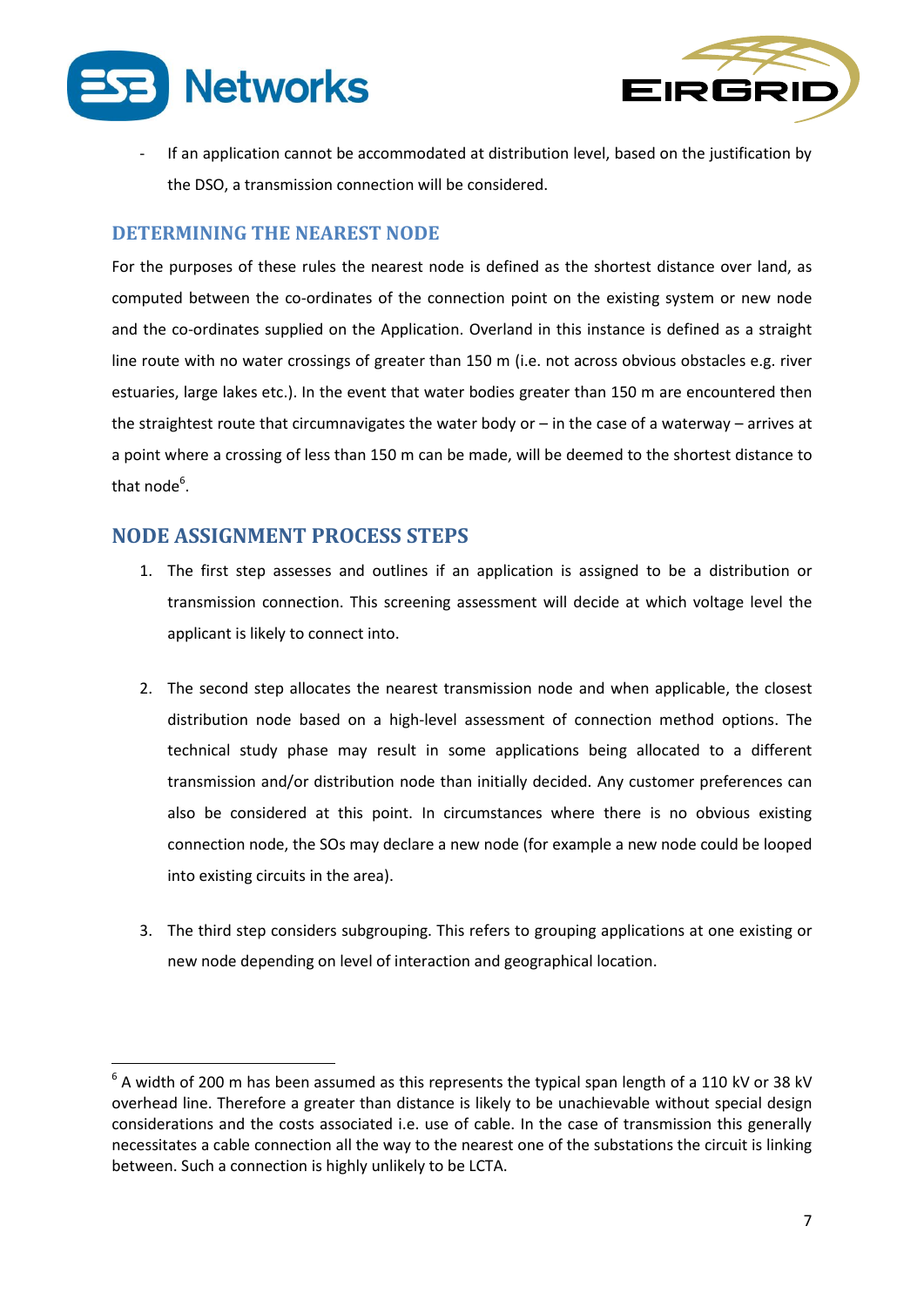



4. Connection method options for DSO connections will be defined by ESB Networks. Connection method options for TSO connections will be defined by EirGrid. In circumstances where principles set out in these rules result in a connection method transferring between the SOs, charging exercises will not be undertaken to compare the charges that could theoretically have been applied for the alternative connection methods.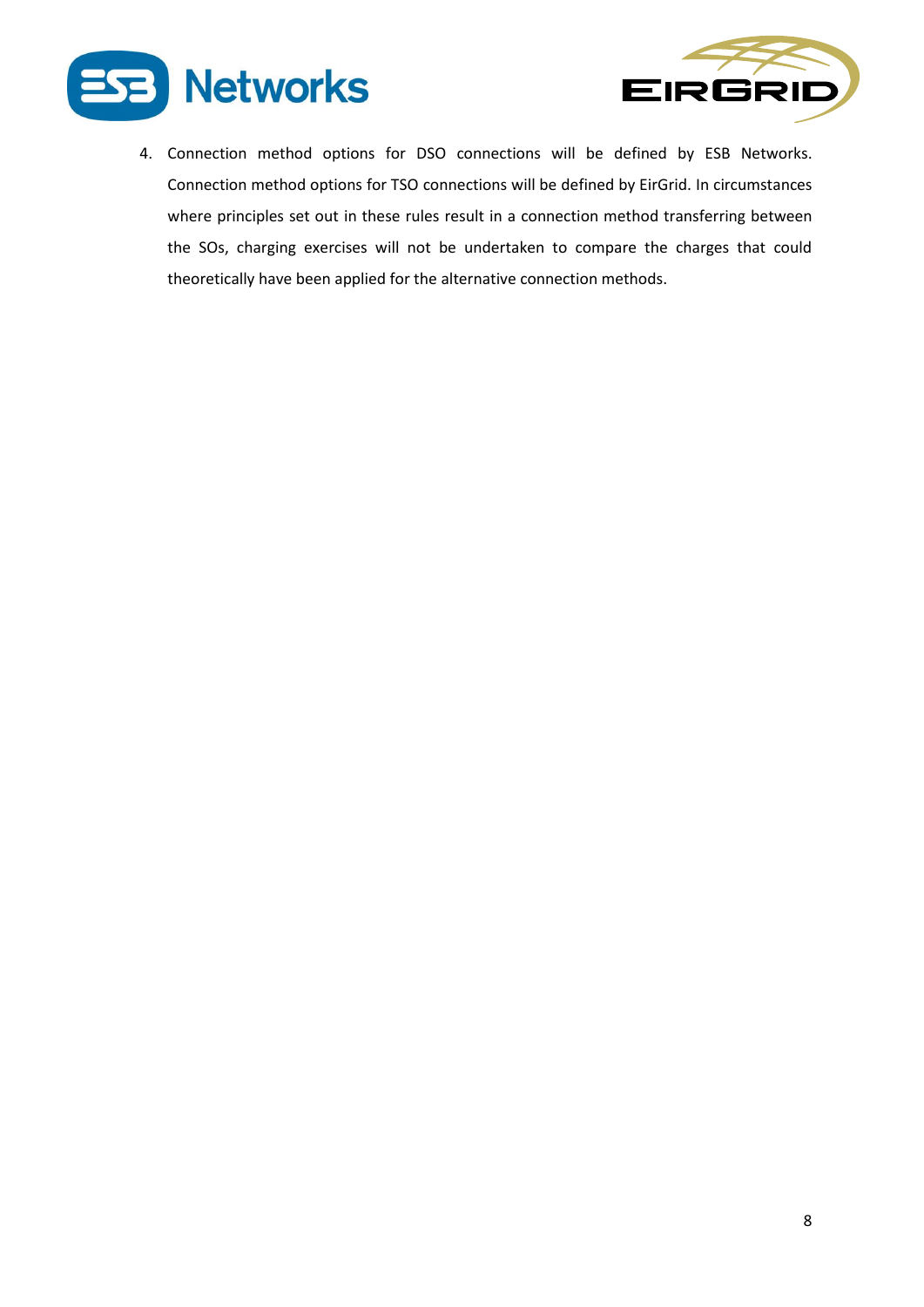



## <span id="page-10-0"></span>**APPENDIX A: ILLUSTRATIVE EXAMPLES ECP-2.**

For illustrative purposes, this section provides a number of examples of how the System Operators proposed Node assignment assessment approach will work.

#### <span id="page-10-1"></span>**ILLUSTRATIVE EXAMPLE 1 – TRANSMISSION CONNECTION**



**Figure 1. Transmission connection of Dearbhla Solar Farm 75MW.**

A Solar Farm (75 MW) has applied for a connection to the Irish electricity grid. Following the above stated principles and considerations, the only connection option for the generator is to connect onto the transmission network. This is mainly because the size of the generator (75 MW) cannot be accommodated on the distribution network due to equipment and voltage level limitations. In this case, the generator will be assigned the closest transmission substation, which is substation Y 110 kV node, and connect to the transmission network. The connection method option phase will determine if substation Y is a suitable option or if alternative transmission connection solutions are applicable.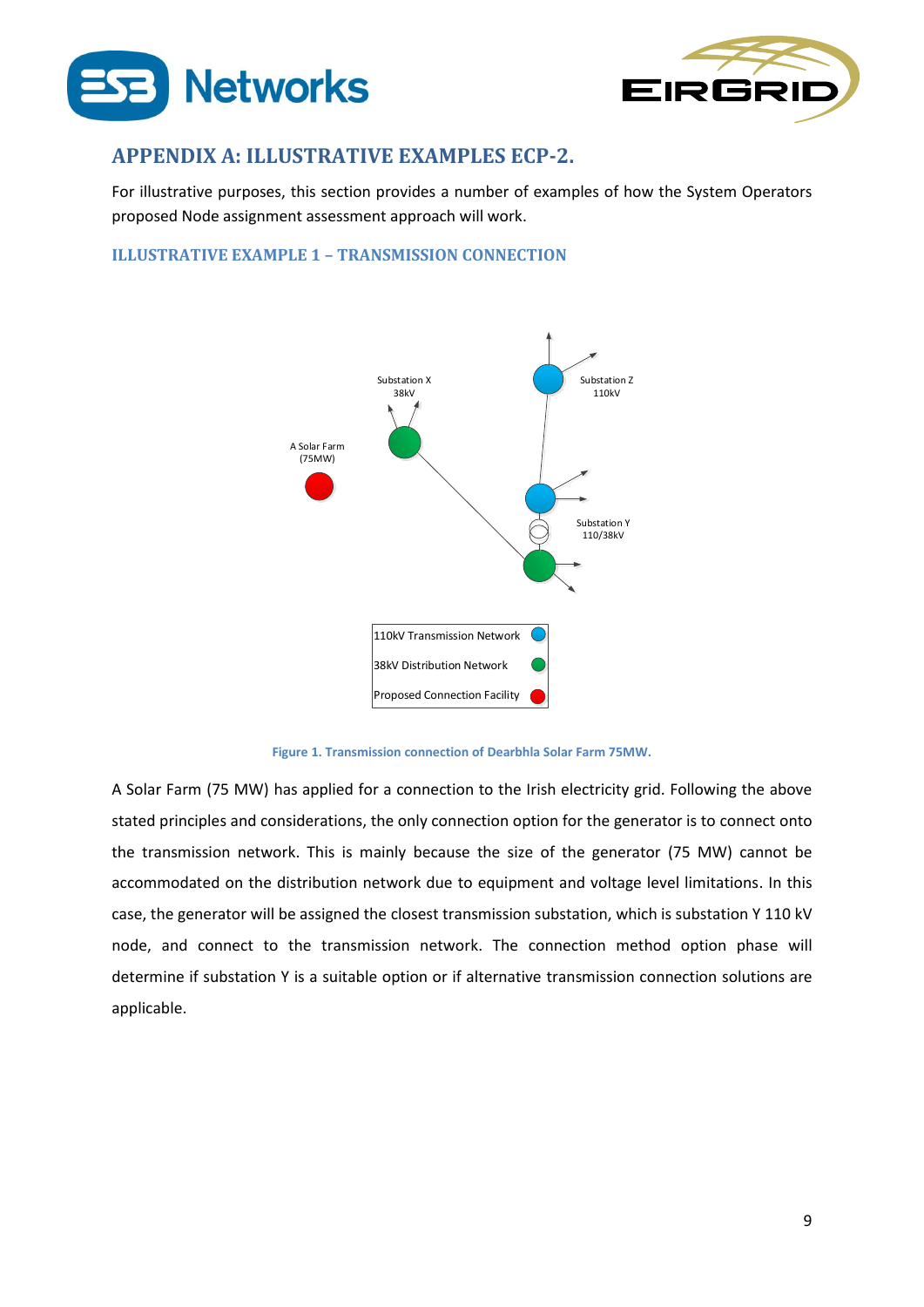



#### <span id="page-11-0"></span>**ILLUSTRATIVE EXAMPLE 2 – DISTRIBUTION CONNECTION**



#### **Figure 2. Distribution connection of Roberto Solar Farm 10MW.**

B Solar Farm (10 MW) has applied for a connection to the Irish electricity grid. Following the above stated principles and considerations, it is optimal for the generator to connect at distribution level, into the substation X 38 kV node (substation X is the closest distribution node). The connection method option phase will determine if substation X is a suitable option or if alternative distribution connection solutions are applicable.